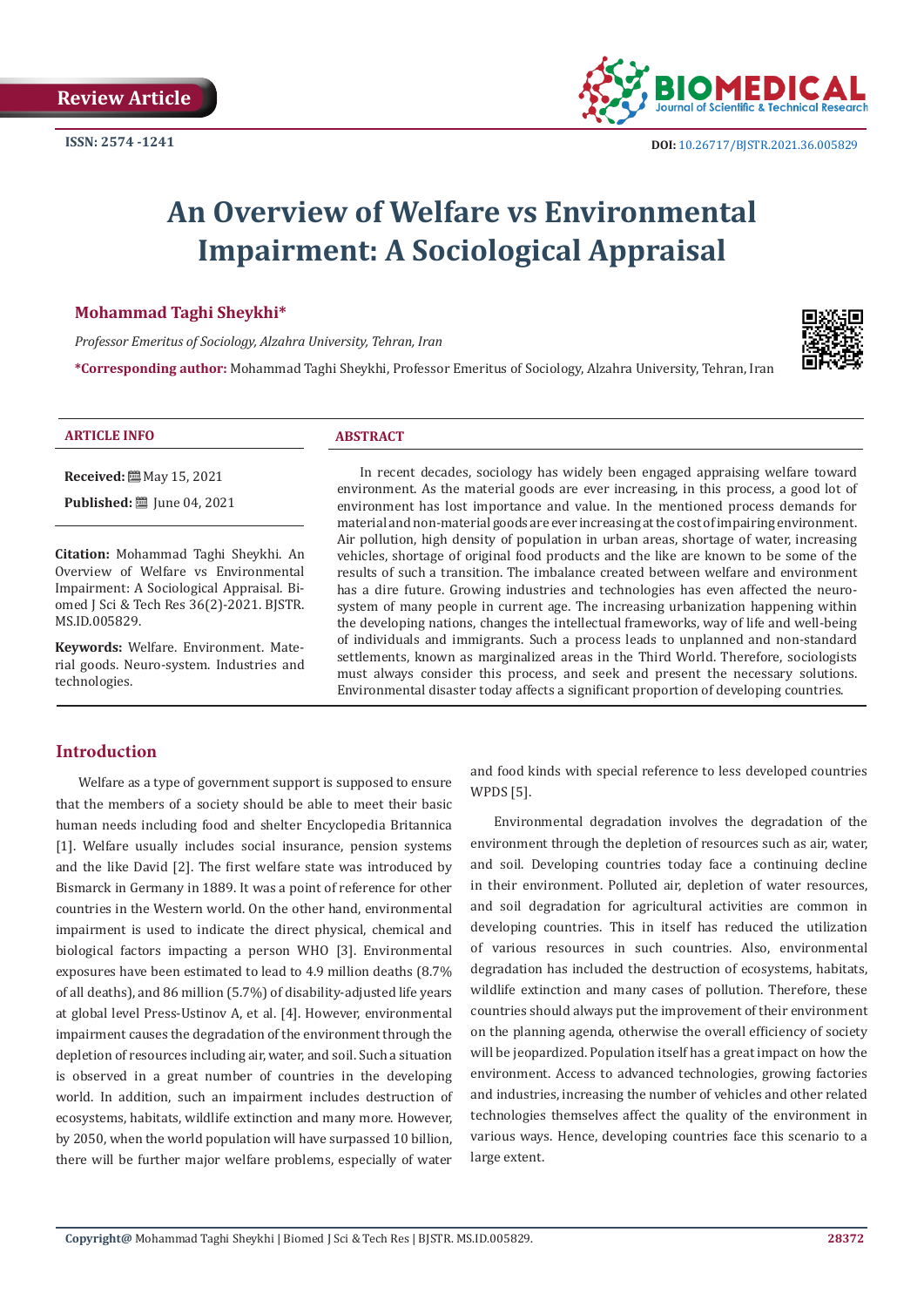# **Method of Research**

Methodology used in the present article is of qualitative type. In that, various paradigms have been used to find out about the facts regarding pandemics during the history. Qualitative research usually studies people, events, or areas in their natural settings. In finding facts for the research, the researcher engaged in careful data collection and thoughtful analysis of what was relevant. In the documentary research applied for the present research, printed and written materials were widely regarded. The research was performed as a qualitative library-type in which the researcher had to refer to the relevant and related sources. In the current research, various documents were thoroughly investigated, and the needful inferences were made. The data fed by the investigator in the present article is hopefully reliable. Though literature on pandemics is very limited, yet the author tried to investigate many different resources in order to elicit the necessary information to build up the text.

#### **Urbanization Flow**

Research on urbanization flows is mainly focused on urban areas, especially in temperate areas of relatively rich countries Gao [6]. The phenomenon of urbanization started mainly from industrialized countries and followed the process of industrialization. In this movement, a significant share of the rural population turned to cities in pursuit of industrial activities. For example, cities such as London, Birmingham and the like in the UK have experienced urbanization earlier than the rest of the world. Urbanization following the adaptation of modernism and industrialization gradually spread to other parts of the world. This movement within developing countries has been largely unbalanced and has left its own challenges and weaknesses. Most of the effects of urbanization are on developing communities, which are experiencing high population growth. This is why the greatest environmental degradation can be seen today in developing countries; That is, places that face both a natural increase in population (offspring) and a large number of immigrants. Hence, urbanization in developing countries must always be reconsidered. Meanwhile, industrialized countries are facing both a natural decline in population and an influx of migrants from rural areas. Under such circumstances, these countries are less vulnerable to environmental degradation. The contradictions themselves arise during the urbanization of high-income and low-income countries Booth [7].

Cultural contexts and how economic development, industrialization, low monitoring of industrialization and the like, have led to many challenges and weaknesses in the environment. This situation is observed today in many developing countries, including China, India, and the like. Urbanization creates valuable ecosystem services, including heat, flood control, and recreational

and tourist spots Meyer [8]. Urbanization must always consider the above infrastructure facilities and invest and manage on them. Developing countries are always facing the phenomenon of urbanization. The transfer of population from smaller to larger areas, or urbanization itself, changes the intellectual frameworks and way of life and well-being of individuals and immigrants; That is, the process that requires the investment of unplanned and non-standard settlements, known as marginalized areas in the Third World, is generally common in developing societies. As large numbers of people flock to urban areas uncontrollably and unrestrainedly, marginalization and non-standard places increase, a phenomenon that is itself the source of many deviations in a given society. Sociologists, therefore, must always consider this process, and seek and present the necessary solutions. Such settlements in low-income, low-income economies generally do not have access to safe water and sanitation. Because the rate of building the necessary infrastructure is lower than urban development Corcoran [9]. The ongoing flow of such urbanization poses many environmental threats.

Following the development of urbanization, the oversight of the Environment Organization and related agencies should continue actively. Reuse of polluted urban waters in agricultural sectors leads to a variety of microbial, viral, and similar diseases. Many urban waterways are polluted in various ways, and the agricultural sector is inevitably using these waters. Even today, many developing countries use wastewater sources for agriculture or crop boosting, which ultimately causes a variety of pollutants and diseases. The developing world today finds itself largely powerless against this dilemma. In the face of increasing population and density in urban areas, and in the absence of industrial wastewater in such countries, disposable water is not recycled and treated, and as a result, such resources are inevitably used in agriculture. The result of such a process is many diseases and infections in countries, especially in African countries. Lack of safe water and its infrastructure has largely led to a decline in welfare and facilities. In such circumstances, while the environment is objectively polluted, water resources in a non-objective form are also highly polluted and harmful. Therefore, organizations such as municipalities, environmental organizations, and ministries such as agriculture and the like should always have more control over such communications and interactions in order to promote health in their communities. Many Third World countries today face this dilemma, which results in many threats and eventually diseases.

Also, storing water in the suburbs and urban areas for use in water shortages has caused the spread of insects and other harmful pests for urban population Angel, et al. [10]. Many of these points are exposed to all kinds of pollution and disorders caused by pests of water resources in the conditions of water storage in the mentioned reservoirs, and ultimately the health of the members of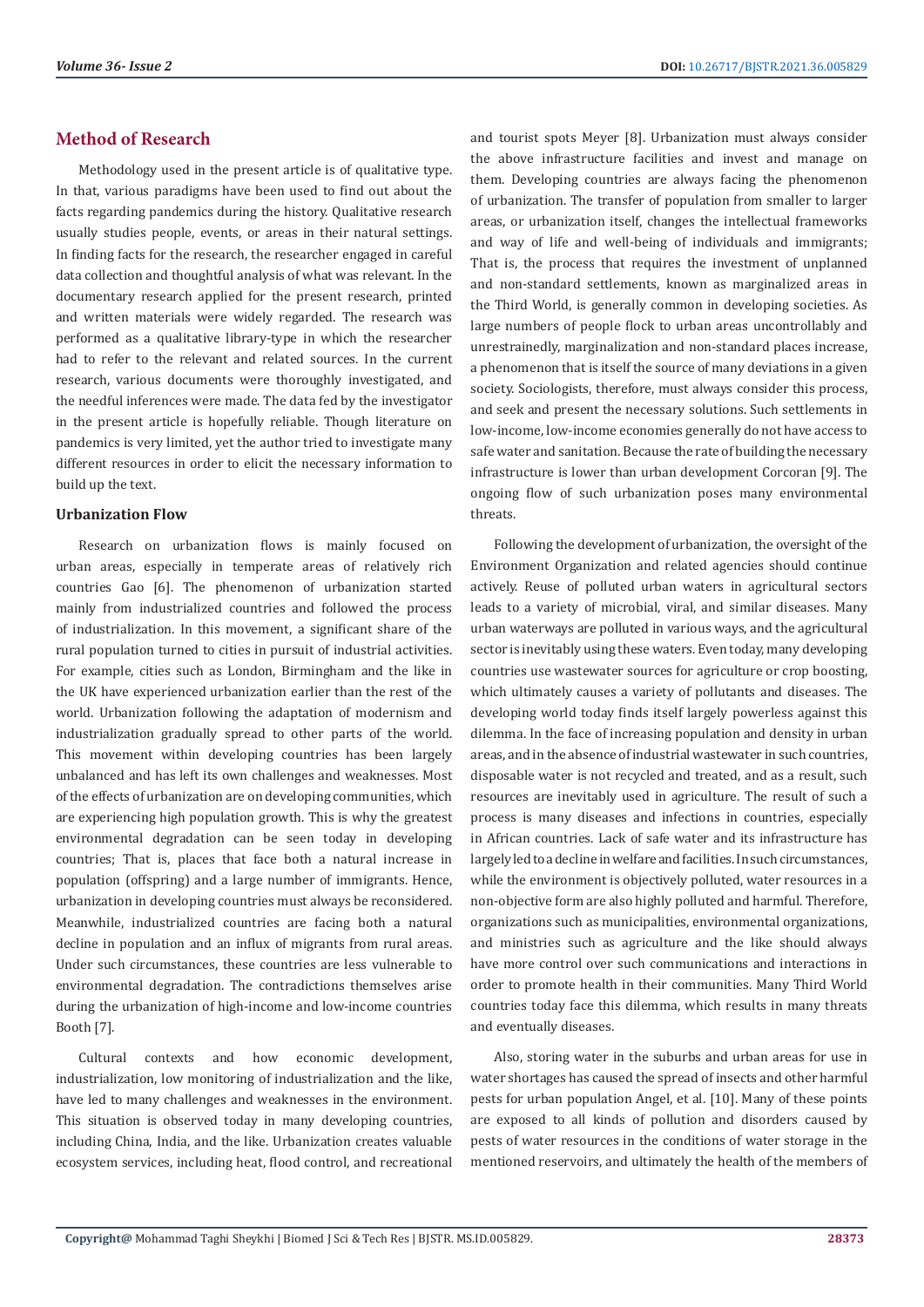a community is endangered. The environmental dimension implies that the depletion of resources and environmental degradation in less developed countries should be managed in such a way that the issue of insufficient energy and carbon monoxide emissions from fuel is not revealed in the industrial world and the Eastern world. Sustainable development indicates that resources should be exploited in such a way that in addition to the proper use of resources and products by the present generations, later generations will also be able to exploit and use resources. Today, many less developed countries pay less attention to the agricultural sector under the influence of various factors, and as a result, pursue living in cities and working in the industrial and service sectors; It is a process that affects the environment itself in various ways. This in itself has created overt and covert challenges for less developed societies. Weak environmental management has created an environmental crisis in Third World cities. Many today They produce carbon monoxide and the like. At the same time, such cities are gradually losing their green space.

And turn such spaces into residential places, industrial and office spaces (workshops), etc .; That is, a situation that poses many dangers to a healthy environment. These weaknesses need to be prevented and treated. One of the recommended ways is to register the population and monitor various migrations from smaller rural and urban areas to large cities. Reviving and prioritizing the agricultural sector can profoundly and positively affect the position of Third World countries. A kind of sustainable development management is needed to treat urban management in the Third World. Applying reasonable and comprehensive development in its forward-looking form can cure many environmental weaknesses. In this case, the health of human beings and society are both guaranteed as much as possible. In general, environmental issues should serve as an integral part of developing world politics.

#### **Urban Environmental Degradation**

Many researchers believe that in the context of economic development, environmental degradation first appears, and then gradually decreases. Economic development in which machinery and industrial units are used, to a large extent, causes the degradation of the environment. Generally, and gradually, industrial units manufacture and use catalysts, thereby preserving their environment as much as possible. This has already happened to industrialized countries. Industrialized nations have largely been able to protect their environment by controlling their populations on the one hand and conserving natural resources on the other. This issue is facing the developing countries today. This means that these countries, following the implementation of their development plans, have faced widespread urbanization, a phenomenon that has largely caused the destruction and pollution of the environment. The Kuznets environmental curve is based on a positive hypothesis that eliminates the growing development and establishment of poverty

trade relations between increasing proportions of the population. Industrial and economic development, in which a larger share of the population is employed, and during which an increasing trend of income takes place, leads to a reduction in poverty.

Kuznets is also optimistic in this regard, emphasizing the eradication of poverty following industrial development. Today, many developing countries are in the process of facing environmental challenges. Hence, environmental disaster or challenge today affects a significant proportion of developing countries. In practice and in the context of the development of development strategies and trade relations in developing countries, since this action is mainly done to enrich the capitalists, it itself increases economic inequality Beckerman, et a l. [11,12], and as a result a significant portion of the population is prevented from achieving the development that has taken place. It has become a failure and a lot of social and environmental damage. For example, urban sprawl has led to environmental degradation, transportation challenges, and many other harms. Cities themselves are absorbing more than two-thirds of the total population growth. Such a situation is widespread in the developing world. The constant migration of villagers to cities, especially in developing countries, has created such a phenomenon; That is, what acts as an anti-development factor. Today, such a situation is emerging in a pervasive and destructive form on the continent of Africa and its urban areas. Asian countries have been facing this phenomenon for years. China, for example, has grown its urban population by about 20 percent over the past two decades as its industrial development; It is a phenomenon that has threatened and destroyed the environment in various ways.

Many of the city's water resources, rivers and natural spaces have been unbearably degraded and polluted. This trend is current and probable for many other Asian countries. Under such circumstances, about 1.9 billion people occupied the urban areas of these countries until 2000. This trend has continued extensively since that year. This move has caused the world's population, including the developing world, to be more urban than rural. In addition to the environmental effects, this situation has led to a shortage of agricultural products and foodstuffs; That is, a phenomenon that has upset the balance of food supply and demand, in contrast to rising prices and economic inflation. The environment and the like should always have more control over the flow of such rivers. In addition to the pollution of these waters, the excessive use of motor vehicles has an effective role in polluting the environment. In a state of poor welfare, the people of Delhi are constantly and regularly facing water shortages. Also, the people of this city have to use the untreated water of Yamuna or Jamna river McMichael [13]. Existence of large population in such cities causes the emergence of this phenomenon. In such a situation, governments and the health system should exercise more control over the use of water resources and provide water-subsidized assistance to the population on an ongoing basis as needed.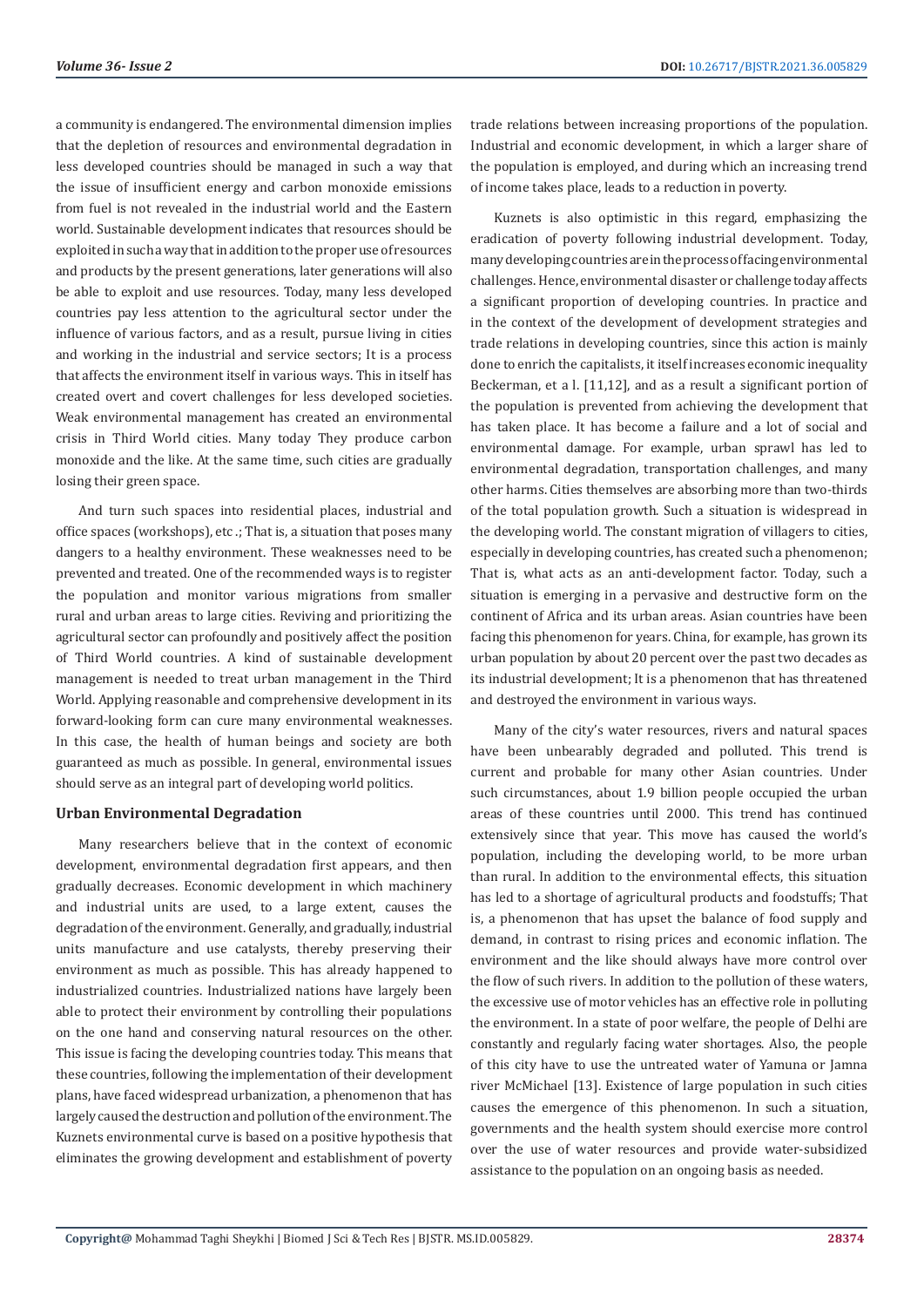#### **Urbanization and Development**

Most developing countries are experiencing rapid urbanization, which in turn is associated with industrialization and service development. Following the process of globalization and the convergence of many global values, the process of urbanization has also occurred in some way or at a rapid pace over the past 70 years. Although this is done for the purpose of development, it itself has devastating effects on the health of the people of those communities. Many developing countries today face this dilemma. The result of such a movement is many diseases among different segments of the population in these areas. Therefore, and according to the recommendations of the United Nations, monitoring water, river water quality and preventing the entry of sewage into river channels, can to a large extent ensure better health for citizens. Countries like India, China and the like in Asia face such challenges. The pollution is easily visible in the Yamuna or Jamna River in Delhi. The river also receives 20 million liters of industrial waste and effluent annually. Population growth, the abundance of industrial workshops and products, domestic effluents and the like all make up 20 million liters of effluent. On the other hand, population density in such rivers creates a lot of vulnerability among the population. Hence, environmental degradation in such places and spaces seems inevitable. Organizations such as municipalities and environmental organizations have a valuable role to play in preventing this crisis. Therefore, these countries can prevent the emergence of urban crises fairly in all urban and rural areas by pursuing decentralized policies and distributing facilities, and thus create greater prosperity.

#### **Environmental Health and Well-Being**

Environmental health as a branch of public health and health includes natural and man-made aspects of the environment that affect human health and well-being. Environmental science itself, which deals with environmental health, ultimately pursues human health and well-being. Protecting and monitoring various aspects of the environment as a guarantor of human health plays a role. Environmental health was defined in 1999 by the World Health Organization as "the very aspects of human health and disease that are determined by environmental factors." It refers to the evaluation and control of factors that theoretically and practically and in a potential way affect health. Environmental health includes the direct effects of chemicals, and other related factors that physically (physically), psychologically, socially, and culturally affect housing, urban development, land use, and transportation, and thus the well-being of the species. Endangers human beings Novice [14]. Environmental health services always encourage environmental policies through which environmental indicators are promoted and taken healthy forms by human behaviors WHO [15,16]. Environmental health also examines air quality, disaster

preparedness, climate change, environmental racism (in which some social groups are exposed to environmental disasters), food health, waste management, healthy housing and marginalization monitoring, planning, operation.

It deals with land, hospital waste, noise pollution, drinking water sanitation, control and eradication of banana and insect organisms, consumer products and the like. In general, environmental health is achieved by emphasizing the above, and it is in such circumstances that public welfare is ensured in a society. Developed societies have been addressing this issue for years and have subsequently provided greater well-being and health to their societies. Many countries have taken effective steps in this field by specializing in environmental sciences, including environmental engineering, through which they have been able to prevent many diseases among different age groups. Thus, health and well-being have developed in the above societies and consequently life expectancy has generally increased in those societies.

## **Conclusion**

Sociology believes that economic development in which machinery and industrial units are used to a large extent causes the impairment of the environment. Industrial units generally manufacture and use catalysts to preserve the environment as much as they can. This has already happened to industrialized countries. Such nations have largely been able to protect their environment by controlling their populations on the one hand and conserving natural resources on the other hand. Environmental health if achieved, circumstances are framed and public we fare is ensured in a society. Many countries have taken effective steps in the field in order to access further welfare. For that, specializing in environmental sciences including environmental engineering is recommended.

### **References**

- 1. (2016) Social Welfare Program, Encyclopedia Britannica.
- 2. [David S \(2007\) International Human Rights Law: An Introduction,](https://www.upenn.edu/pennpress/book/14397.html) [University of Pennsylvania Press.](https://www.upenn.edu/pennpress/book/14397.html)
- 3. (2015) World Health Organization.
- 4. Ustinov A (2011) Scholarly Articles for Press.
- 5. (2020) World Population Data Sheet, Population Reference Bureau, Washington DC.
- 6. [Gao JB, Qian Wu, Qingliang Li, Jun Ma, Qiufang Xu, et al. \(2013\)](https://www.tandfonline.com/doi/abs/10.1080/13504509.2013.782905?journalCode=tsdw20) [Preliminary results from monitoring of Streams Nitrogen Concentrations,](https://www.tandfonline.com/doi/abs/10.1080/13504509.2013.782905?journalCode=tsdw20) [Denitrification, and Nitrification Potentials in an Urbanizing Watershed](https://www.tandfonline.com/doi/abs/10.1080/13504509.2013.782905?journalCode=tsdw20) [in Xiamen, Southeast China. Internationals Journal of Sustainable](https://www.tandfonline.com/doi/abs/10.1080/13504509.2013.782905?journalCode=tsdw20) [Development and World Ecology 20: 223-230.](https://www.tandfonline.com/doi/abs/10.1080/13504509.2013.782905?journalCode=tsdw20)
- 7. Booth DB (2016) Global Perspectives on Urban Stream Syndrome. Freshwater Sciences 35: 411-420.
- 8. [Meyer JL \(2005\) Stream eco-system function in urbanizing landscapes,](https://www.jstor.org/stable/10.1899/04-021.1?seq=1) [Journal of North American Benthological Society 24\(3\): 602-612.](https://www.jstor.org/stable/10.1899/04-021.1?seq=1)